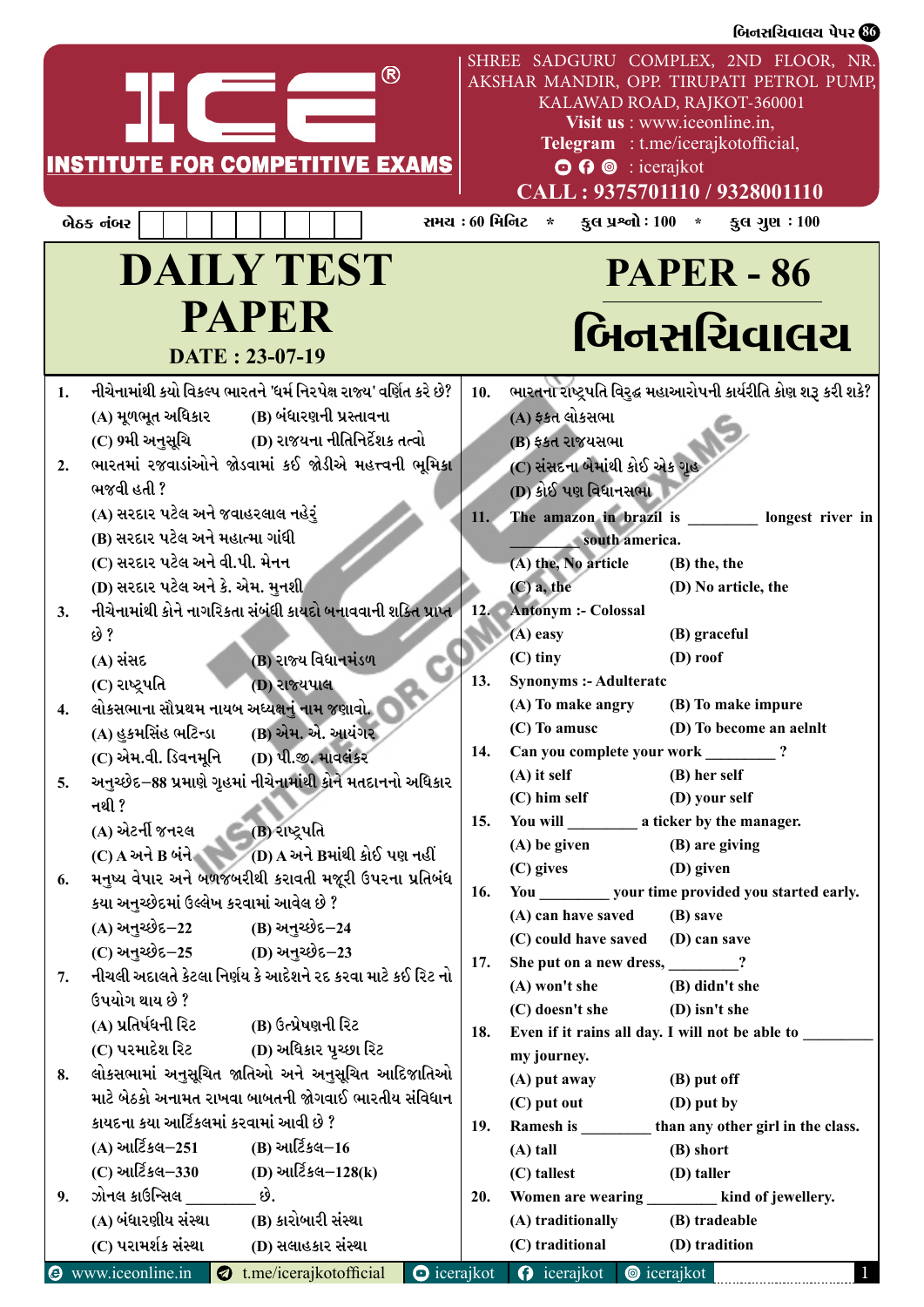| 21. | કમ્પ્યૂટરની મુખ્ય મેમરીને શું કહે છે ?                                      |                         |           | 35. |                                            | ૫વન અને ચમનની ઉંમરનો ગુણોત્તર 5 : 4 છે. ત્રણ વર્ષ બાદ આ          |
|-----|-----------------------------------------------------------------------------|-------------------------|-----------|-----|--------------------------------------------|------------------------------------------------------------------|
|     | (A) RAM/ROM                                                                 | (B) પેન ડ્રાઈવ          |           |     |                                            | ગુણોત્તર 11 : 9 થશે, તો અત્યારે ચમનની ઉંમર શું હશે ?             |
|     | (C) હાર્ડ ડિસ્ક                                                             | (D) ચિપ ડ્રાઈવ          |           |     | $(A)$ 18<br>$(B)$ 30                       | $(C)$ 24<br>$(D)$ 36                                             |
| 22. | કમ્પ્યૂટરમાં વાઈરસ એ શું છે ?                                               |                         |           | 36. |                                            | બહિર્ગોળ અરીસા વડે હંમેશા કેવા પ્રકારનું પ્રતિબિંબ મળે છે ?      |
|     | (A) સેલ                                                                     | (B) નેટવર્ક             |           |     |                                            | (A) વાસ્તવિક અને મોટું (B) આભાસી અને નાનું                       |
|     | (C) પ્રોગ્રામ                                                               | (D) ડિવાઈઝ              |           |     |                                            | (C) વાસ્તવિક અને નાનું (D) આભાસી અને મોટું                       |
| 23. | કમ્પ્યૂટરમાં MS WORD રીડુ કમાન્ડની શોર્ટકટ કી કઈ છે ?                       |                         |           | 37. |                                            | પ્રિઝમ વડે થતા શ્વેત પ્રકાશના વિભાજનમાં કયા રંગના પ્રકાશનો વેગ   |
|     | $(A)$ Ctrl + A                                                              | $(B)$ Ctrl + B          |           |     | મહત્તમ હોય છે ?                            |                                                                  |
|     | $(C)$ Ctrl + X                                                              | (D) Ctrl + $Y$          |           |     | (A) પીળા (B) લીલા (C) લાલ                  | (D) જાંબલી                                                       |
| 24. | ભારતમાં બનેલ પ્રથમ સુપર કમ્પ્યૂટર કયું હતું ?                               |                         |           | 38. | એક ઈલેકટ્રોન પર કેટલો વિદ્યુતભાર હોય છે ?  |                                                                  |
|     | (A) પરમ                                                                     | (B) સિદ્ધાર્થ           |           |     |                                            | (A) $1.6 \times 10^{-19}$ કુલંબ (B) $6.25 \times 10^{-8}$ કુલંબ  |
|     | (C) વેબ બ્રાઉઝર                                                             | (D) આપેલ પૈકી એકપણ નહીં |           |     |                                            | (C) $1.6 \times 10^{-18}$ કુલંબ (D) $6.25 \times 10^{-19}$ કુલંબ |
| 25. | નીચેનામાંથી કયા સોફ્ટવેરનો ઉપયોગ ઈ–મેઈલ કરવા માટે થાય છે?                   |                         |           | 39. |                                            | વિદ્યુતપ્રવાહની હાજરી જાણવા માટે કયું સાધન વપરાય છે ?            |
|     | (A) Work Sheet                                                              | (B) Power Point         |           |     | $(A)$ ईयू $\mathfrak{B}$                   | (B) ગેલ્વેનોમિટર                                                 |
|     | (C) Outlook                                                                 | (D) Access              |           |     | (C) વોલ્ટમિટર                              | (D) બેટરી                                                        |
| 26. | કી–બોર્ડની જમણી બાજુએ દર્શાવેલ ન્યૂમેરિક કી–પેડનો ઉપયોગ્                    |                         |           | 40. | આઈન્સ્ટાઈનનું દળ–ઊર્જા સૂત્ર કયું છે ?     |                                                                  |
|     | કરવા નીચેનામાંથી કઈ કી ફરજિયાતપણે ચાલુ હોવી જોઈએ ?                          |                         |           |     | (A) $E = \Delta MC$                        | (B) $E = \Delta M^2C$                                            |
|     | (A) Small Lock                                                              | (B) Num Lock            |           |     | (C) $E = \Delta MC^2$                      | (D) $E = \frac{1}{2}MC^2$                                        |
|     | (C) Caps Lock                                                               | (D) એકપણ નહીં           |           | 41. | થરમોમિટરમાં કઈ ધાતુ વપરાય છે ?             |                                                                  |
| 27. | એક કમ્પ્યૂટરને બીજા કમ્પ્યૂટર સાથે ટેલિફોન લાઈન દ્વારા સંપર્ક               |                         |           |     | (A) સિલ્વર                                 | (B) મરક્યુરી                                                     |
|     | કરવાની મંજૂરી આપતા સાધનને શું કહેવાય છે ?                                   |                         |           |     | (C) સોડિયમ                                 | (D) કોપર                                                         |
|     | (A) સ્વીચ બોર્ડ                                                             | (B) મધર બોર્ડ           |           | 42. | જેટ વિમાનમાં બળતણ તરીકે શું વપરય છે ?      |                                                                  |
|     | (C) ગેટ વે                                                                  | (D) મોડેમ               |           |     | (A) ગેસોલીન                                | (B) ડીઝલ તેલ                                                     |
| 28. | ઈમ્પેકટ પ્રિન્ટરની ગુણવતા નીચેનામાંથી કઈ બાબત દ્વારા મપાય છે?               |                         |           |     | (C) અતિશુદ્ધ કેરોસીન                       | (D) પેટ્રોલિયમ વાયુઓ                                             |
|     | $(A)$ DPI                                                                   | $(B) TPI$ $(C) CPI$     | $(D)$ RPI | 43. |                                            | વલ્કેનાઈઝડ રબર બનાવવા કુદરતી રબરમાં શું ઉમેરવામાં આવે છે ?       |
| 29. | PDF ફાઈલ નીચેનામાંથી કઈ બાબત દ્વારા બને છે અને એકસેસ થાય                    |                         |           |     | (A) કાર્બન                                 | (B) ક્લોરિન                                                      |
|     | છે ?                                                                        |                         |           |     | (C) સલ્ફર                                  | (D) નાઈટ્રોજન                                                    |
|     | (A) એમ. એસ. વર્ડ (B) એમ. એસ. એકસેલ                                          |                         |           | 44. |                                            | મનુષ્યના પાચનતંત્રમાં પિતનો સ્ત્રાવ કોના દ્વારા થાય છે ?         |
|     | $(C)$ ફોટોશોપ                                                               | (D) એક્રોબેટ રીડર       |           |     | (A) સ્વાદુપિંડ                             | (B) યકૃત                                                         |
| 30. | JPEG ફાઈલનો ઉપયોગ નીચેનામાંથી કઈ ફાઈલ માટે થાય છે ?                         |                         |           |     | (C) મૂત્રપિંડ                              | $(D)$ જઠર                                                        |
|     | $(A)$ ઈ-ટરનેટ ફાઈલ $(B)$ ટેકસ્ટ ફાઈલક                                       |                         |           | 45. |                                            | નીચેના પૈકી કયો જાતીય રોગ વાઈરસને કારણે થાય છે ?                 |
|     | (C) એકસેલ ફાઈલ (D) પિક્ચર ફાઈલ                                              |                         |           |     | (A) એઈડ્સ                                  | (B) ગોનોરિયા                                                     |
| 31. | કોઈ મુદલનું 2 વર્ષનું 4% લેખે ચક્રવૃદ્ધિ વ્યાજ રૂા.816 હોય, તો તે           |                         |           |     | (C) સિફિલિસ                                | (D) વંધ્યત્વ                                                     |
|     | મુદલ શું થશે ?                                                              |                         |           | 46. |                                            | અરજદારને માંગેલી માહિતી જે તે જાહેર અધિકારીની હકૂમતતા હેઠળ       |
|     | $(A)$ $\xi$ l. 6000                                                         | $(B)$ $\gtrsim$ 1.15000 |           |     |                                            | આવતી ન હોય તો એ અરજીને કેટલા દિવસમાં તબદીલ કરવી પડશે?            |
|     | (C) $\lambda$ l. 10,000 (D) $\lambda$ l. 12000                              |                         |           |     | $(A)$ 5<br>$(B)$ 10                        | $(C)$ 15<br>$(D)$ 20                                             |
| 32. | રૂા. 4 માં 6 વસ્તુ ખરીદી તેને રૂા.6 માં 4 વસ્તુ વેંચતા નફાની ટકાવારી        |                         |           | 47. |                                            | જાહેરમાહિતી અધિકારીના નિર્ણયથી નારાજ થયેલી વ્યકિતએ કેટલા         |
|     | કેટલી થાય ?                                                                 |                         |           |     | દિવસમાં અપીલ અધિકારીને અપીલ કરવાની રહે છે? |                                                                  |
|     | (A) 75%                                                                     | (B) $125%$              |           |     | (A) 75 દિવસ                                | (B) 30 દિવસ                                                      |
|     | $(C)$ 100%                                                                  | (D) $80\%$              |           |     | (C) 60 દિવસ                                | (D) 90 દિવસ                                                      |
| 33. | કોઈ એક ગુણોતરમાં અંશમાં 200% તો વધારો કરીએ તથા છેદમાં                       |                         |           | 48. |                                            | ધ્યેયલક્ષી સંચાલનમાં ઉપરી અધિકારી અને સહકાર્યકર કેવી રીતે કાર્ય  |
|     | 350% નો વધારો કરીએ તો તે ગુણોતર <u>5</u> બને છે, તો મૂળ ગુણોતર              |                         |           |     | કરે છે ?                                   |                                                                  |
|     | શું હશે ?                                                                   |                         |           |     | (A) સ્વતંત્રપણે                            | (B) સંયુકતપણે                                                    |
|     | (A) $\frac{5}{8}$ (B) $\frac{5}{12}$ (C) $\frac{12}{26}$ (D) $\frac{5}{14}$ |                         |           |     | (C) A અને B બંને                           | (D) ઉપરોકત પૈકી એકપણ નહીં                                        |
|     |                                                                             |                         |           | 49. |                                            | ભારતમાં જાહેર વહીવટ અંગેનું શિક્ષણ સૌપ્રથમ કયા વિશ્વવિદ્યાલયમાં  |
| 34. | કોઈ સંખ્યા અને તેના વર્ગની સરેરાશ તે સંખ્યાના 5 ગણી જેટલી છે,               |                         |           |     | કરવામાં આવ્યું ?                           |                                                                  |
|     | તો તે સંખ્યા કઈ હશે ?                                                       |                         |           |     |                                            | (A) જવાહરલાલ વિશ્વવિદ્યાલય (B) દિલ્હી વિશ્વવિદ્યાલય              |
|     | $(A)$ 9<br>$(B)$ 17                                                         | $(C)$ 27                | $(D)$ 3   |     | (C) લખનઉ વિશ્વવિદ્યાલય                     | (D) હૈદરાબાદ વિશ્વવિદ્યાલય                                       |

 $\delta$ નિનસચિવાલય પેપર  $\delta$ 

2 JT"DFG 5|JFCM DF8[ NZ ;MDJFZ[ 5|l;â YT]\ ËL VMG,F.G D[U[lhG ICE MAGIC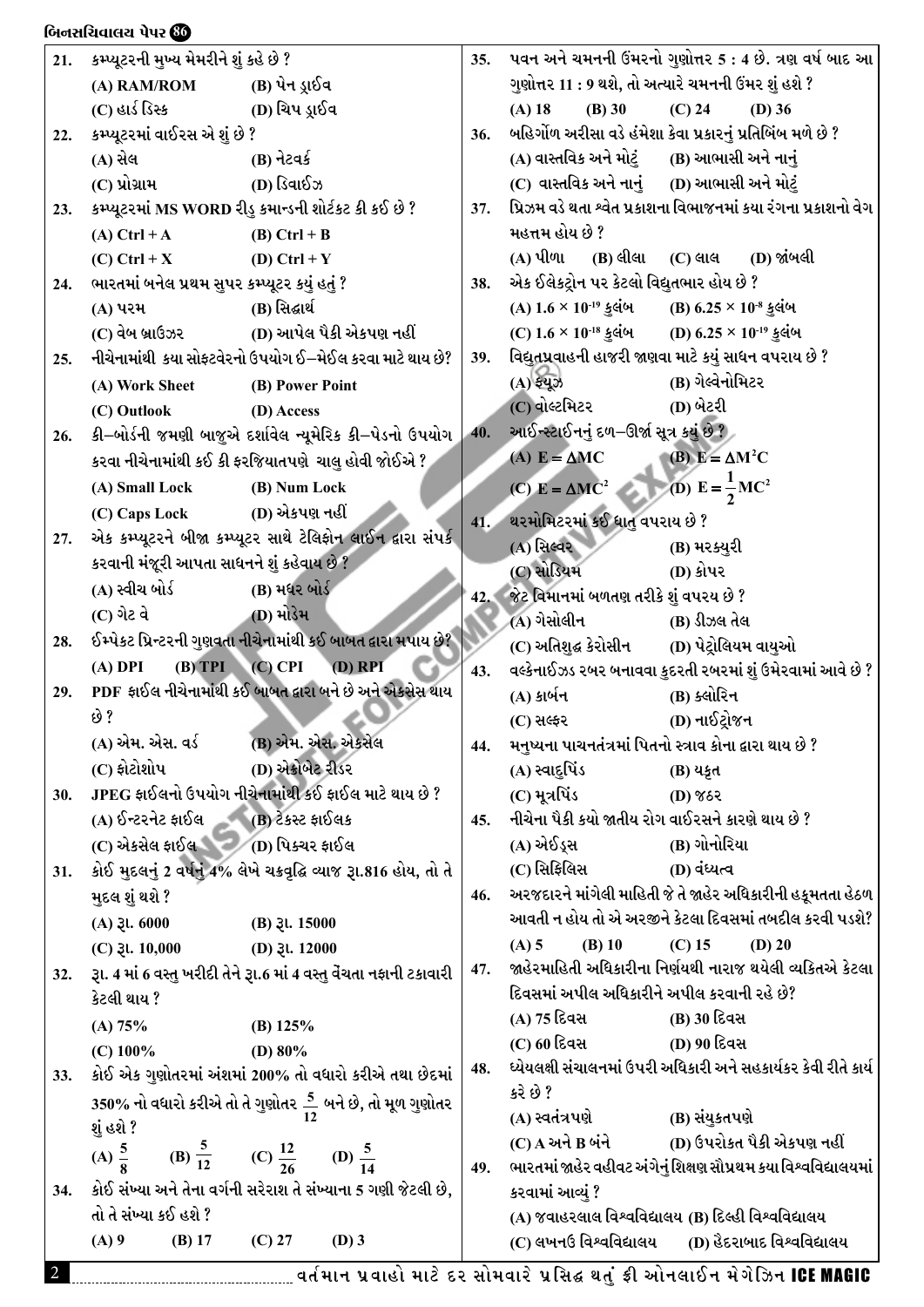| 50. | 'નેતૃત્વ' એટલે                                              | 63.         | સમર્થ હાસ્યકાર તરીકે કયા સાહિત્યકારને ઓળખવામાં આવે છે ?                       |
|-----|-------------------------------------------------------------|-------------|-------------------------------------------------------------------------------|
|     | (A) બીજાથી ચઢિયાતા હોવું (B) બીજાને દોરવું                  |             | (B) ચુનીલાલ મડિયા<br>(A) કનૈયાલાલ મુનશી                                       |
|     | (C) બીજાને માર્ગદર્શન આપવું (D) ઉપરના તમામ                  |             | (C) રમણભાઈ નીલકંઠ (D) બળવંતરાય ઠાકોર                                          |
| 51. | નીચેના પૈકી કોણ ભારતમાં નવા પ્રદેશને ઉમેરવાનો અધિકાર ધરાવે  | 64.         | નીચેનામાંથી કયું લોકનૃત્ય ગુજરાતનું નથી ?                                     |
|     | છે ?                                                        |             | (A) ટિપ્પણી<br>(B) બિહ                                                        |
|     | 1. સંસદ 2. નવા પ્રદેશના લોકો 3. સર્વોચ્ચ અદાલત              |             | (C) મેરરાસ<br>$(D)$ & $\hat{sl}$                                              |
|     | $(A)$ માત્ર $-1$<br>$(B)$ માત્ર $-2$                        | 65.         | વહાબી આંદોલન કોના દ્વારા કરવામાં આવેલ હતું ?                                  |
|     | (C) માત્ર 1 અને 2<br>(D) માત્ર 2 અને 3                      |             | (A) સૈયદ અહમદખાન અને શરીઅતુલ્લાહ                                              |
|     | 52. (i) ભારતના સંવિધાનમાં ચૂંટણી પંચના સભ્યોની સંખ્યા નિયત  |             | (B) ઠક્કર બાપા                                                                |
|     | કરવાની વડા પ્રધાનને આપેલ છે.                                |             | (C) દયાનંદ સરસ્વતી                                                            |
|     | (ii) ચૂંટણી પંચ ઓકટોબર–1989 સુધી એક જ વ્યકિતનું બનેલું હતું |             | (D) રાજા રામમોહન રાય                                                          |
|     | (A) વિધાન 1 સાચું છે (B) વિધાન 2 સાચું છે                   | 66.         | 'દશકુમારચરિત'ના રચયિતા                                                        |
|     | (C) વિધાન 1 અને 2 ખોટાં છે (D) વિધાન 1 અને 2 સાચાં છે       |             | (A) ભારંવિ<br>(B) દંડિત                                                       |
| 53. | ભારતના બંધારણ હેઠળ નીચેના પૈકીનો કયા માનવહક તેમજ            |             | (D) અશ્વઘોષ<br>(C) બાણભટ્ટ                                                    |
|     | મૂળભૂત હક છે ?                                              | 67.         | ડાંગની કથન–ગાન શૈલીનું આગવું અંગ કોને કહેવામાં આવે છે ?                       |
|     | (A) માહિતીનો હક<br>(B) કામ કરવાનો હક                        |             | (A) થાળીકથા<br>(B) રામકથા                                                     |
|     | (C) શિક્ષણનો હક<br>(D) રહેઠાણનો હક                          |             | (C) જાતકકથા<br>(D) પ્રસંગકથા                                                  |
| 54. | રાજયમાં વિધાન પરિષદ દૂર કરવા અથવા તેનું સર્જન કરવા માટે     | 68.         | છઉ લોકનૃત્યમાં નીચેના પૈકી કઈ વસ્તુનો સુંદર રીતે ઉપયોગ થાય                    |
|     | કોણ ભલામણ કરી શકે ?                                         |             | $\omega$ ?                                                                    |
|     | (A) રાજ્યની વિધાનસભા (B) રાજ્યની મંત્રી પરિષદ               |             | (A) સૂજતી<br>(B) છત્રી                                                        |
|     | (D) રાજ્યના મુખ્યમંત્રી<br>(C) રાજ્યના રાજ્યપાલ             |             | $(C)$ મ્હોરા<br><b>(D)</b> ચાકળા                                              |
| 55. | સંસદની સંયુકત બેઠક બોલાવવાની જરૂરિયાત કયારે ઉભી થાય છે ?    | $\vert$ 69. | નીચેનામાંથી કયો રાગ વહેલી સવારે ગાવામાં આવે છે ?                              |
|     | (A) નાણાંકીય કટોકટીમાં                                      |             | $(A)$ $dl3$<br>(B) દરબાર                                                      |
|     | (B) સામાન્ય કટોકટીમાં                                       |             | (D) ભોપાલી<br>(C) મલ્હાર                                                      |
|     | (C) કોઈ ખરડાના મતભેદ થવાના પ્રસંગે                          | 70.         | નીચેનામાંથી કઈ કૃતિ હર્ષવર્ધને લખી હતી ?                                      |
|     | (D) લોકસભાની પ્રથમ બેઠક સમયે                                |             | (A) હર્ષચરિત<br>(B) કાદંબરી                                                   |
| 56. | કેન્દ્રશાસિત પ્રદેશોમાં કોના દ્વારા વહીવટ થાય છે ?          |             | (C) પ્રિયદર્શિકા<br>(D) નૈષધચરિત                                              |
|     | (B) વડાપ્રધાન<br>(A) રાષ્ટ્રપ્રમુખ                          | 71.         | હીરાકુંડ બહુહેતુક યોજના બંધ કયા રાજયમાં આવેલ છે ?                             |
|     | (C) ઉપરાષ્ટ્રપ્રમુખ<br><b>(D)</b> ગુહમંત્રી                 |             | $(A)$ ઉડિશા<br>(B) બિહાર                                                      |
| 57. | રાજયનીતિના માર્ગદર્શક સિદ્ધાંતો શું કહે છે ?                |             | (C) ઉતરપ્રદેશ<br>(D) મધ્યપ્રદેશ                                               |
|     | (A) કાનૂની સૂચનો છે. (B) નૈતિક કરજો છે.                     | 72.         | નીચેના પૈકી કઈ નદી ભારત અને નેપાળ વચ્ચે આંતરરાષ્ટ્રીય સીમા                    |
|     | (C) કાનૂની ફરજો છે. (D) રાજયોને આપવામાં આવેલા આદેશો છે.     |             | બનાવે છે ?                                                                    |
| 58. | ભારતરત્ન સન્માનનું સ્થાન કોની બરાબર છે ?                    |             | $(A)$ ગંડક<br>$(B)$ siell                                                     |
|     | (A) સંઘના મંત્રીમંડળના મંત્રી બરાબર<br>(B) મુખ્યમંત્રી      |             | $(D)$ તીસ્તા<br>(C) શારદા                                                     |
|     | $(C)$ પ્રધાનમંત્રી<br>(D) રાષ્ટ્રપતિ                        | 73.         | નીચે પૈકી કયું સરોવર મીઠા પાણીનું સરોવર નથી ?                                 |
| 59. | જાહેર હિસાબ સમિતિના અધ્યક્ષ તરીકે કોણ હોય છે ?              |             | (A) બૈકલ<br>(B) ચિલ્કા                                                        |
|     | (A) નાણામંત્રી<br>(B) વિપક્ષના નેતા                         |             | (D) તોનલેસેપ<br>(C) વૂલર                                                      |
|     | (C) વડા પ્રધાન<br>$(D)$ CAG                                 | 74.         | પૂર્વ ભારતનું અંતિમ બિંદુ વાલાંગુ કયા રાજ્યમાં આવેલું છે ?                    |
| 60. | નીચેનામાંથી કોને મહાભિયોગ વગર દૂર કરી શકાય ?                |             | (A) અરુણાચલ પ્રદેશ<br>(B) આસામ                                                |
|     | (B) મુખ્ય ચૂંટણી કમિશ્નર<br>(A) રાષ્ટ્રપતિ                  |             | (C) મણિપુર<br>(D) ઝોિરમ                                                       |
|     | (C) ભારતના મુખ્ય ન્યાયધીશ (D) કોઈ રાજયના રાજયપાલ            | 75.         | ગુજરાતમાં તરણેતરનો મેળો કયા મહિનામાં ભરાય છે ?                                |
| 61. | રાજયપાલ બંધારણના કયા અનુચ્છેદ અન્વયે વટહુકમ બહાર પાડી       |             | (A) શ્રાવણ<br>(B) ભાદરવા                                                      |
|     | શકે છે ?                                                    |             | (C) આસો<br>(D) અધિકમાસ                                                        |
|     | (A) અનુચ્છેદ-161 (B) અનુચ્છેદ-163                           | 76.         | ઊંટના પ્રજનન માટે કચ્છનું કયું કેન્દ્ર જાણીતું છે ?                           |
|     | (C) અનુચ્છેદ–213 (D) અનુચ્છેદ–216                           |             | $(A)$ માંડવી<br>(B) ભૂજ                                                       |
| 62. | લોકસભામાં 'શૂન્ય કાળનો' મહત્તમ સમયગાળો કેટલો હોય છે ?       |             | (D) ઘોરી<br>(C) અબડાસા                                                        |
|     | (A) એક કલાક<br>(B) 30 મિનિટ                                 | 77.         | ભારતના કયા હિન્દુ રાજા ભાલાથી વિશેષ જાણીતા છે ?                               |
|     | (C) નિયત કરેલ નથી<br>(D) 90 મિનિટ                           |             | (A) ઝાંસીની રાણી<br>(B) પૃથ્વીરાજ ચૌહાણ                                       |
|     |                                                             |             | (C) ગાયકવાડ<br>(D) મહારાણા પ્રતાપ                                             |
|     | Www.iceonline.in<br>t.me/icerajkotofficial                  |             | $\bullet$ icerajkot $\bullet$ icerajkot<br><b>O</b> icerajkot<br>$\mathbf{3}$ |

## lAG;lRJF,I 5[5Z **86** lAG;lRJF,I 5[5Z **86**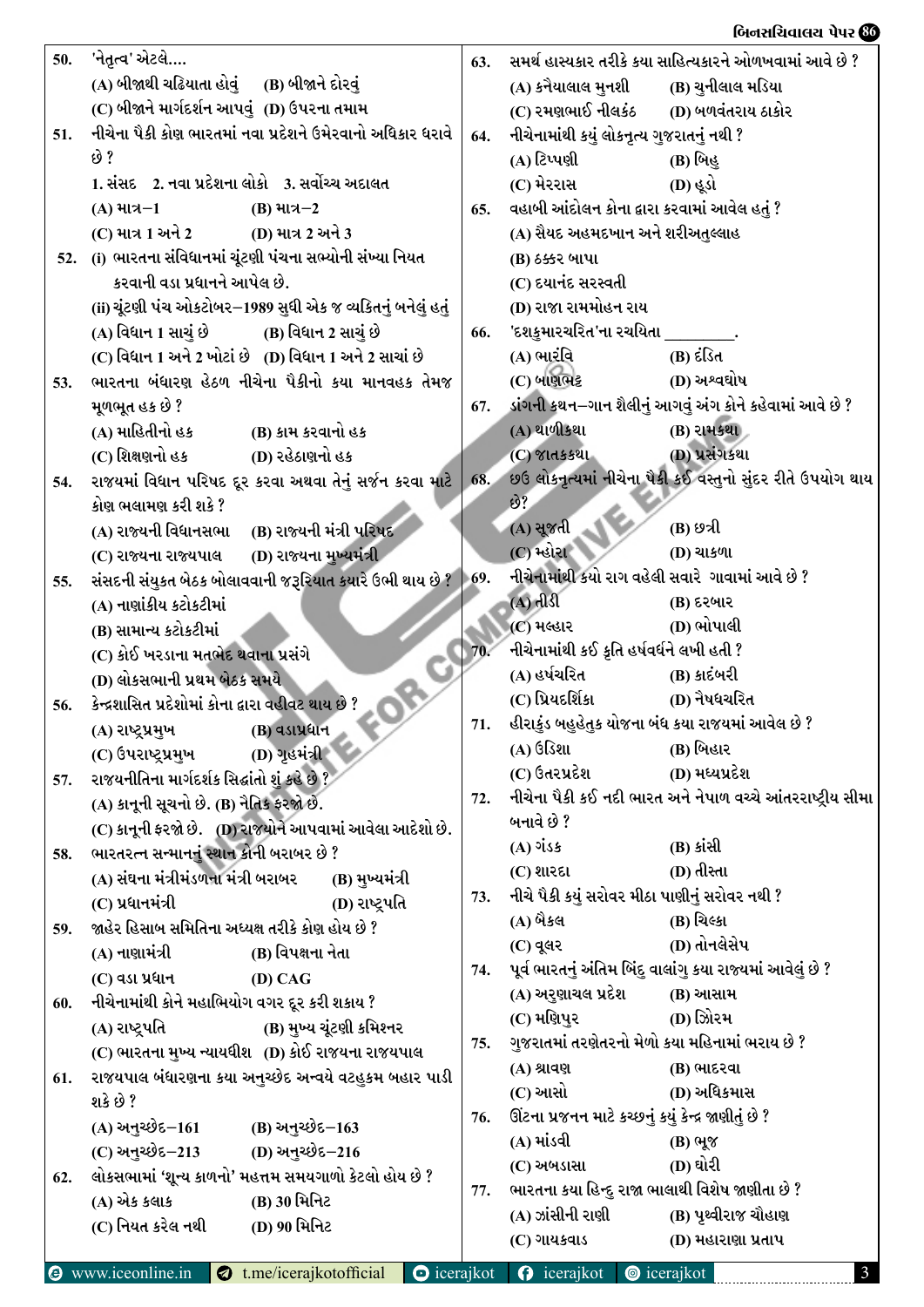| 78. | $(A)$ εί $\Omega$                                  | ઈ.સ. 1844માં કયા શહેરમાં મીઠાના કર વિરુદ્ધ તોફાનો થયા હતા ?<br>(B) સુરત | 91. | 9 જૂન, 2019 ના રોજ ગુજરાતના મુખ્યમંત્રી શ્રી વિજયભાઈ રૂપાણીએ<br>ગુજરાતમાં કઈ જગ્યાએથી ડાયનાસોર મ્યુઝિયમ અને ફોસીલ પાર્કનું |
|-----|----------------------------------------------------|-------------------------------------------------------------------------|-----|----------------------------------------------------------------------------------------------------------------------------|
|     | (C) નવસારી                                         | (D) રાજકોટ                                                              |     | લોકાર્પણ કરાવ્યું છે ?                                                                                                     |
| 79. |                                                    | ખોડિયાર માતાનું પવિત્ર સ્થાનક રાજપરા કયા જિલ્લામાં આવેલું છે?           |     | (A) સુરત<br>(B) સાપુતારા                                                                                                   |
|     | (A) પોરબંદર                                        | (B) ભરૂચ                                                                |     | (C) રૈયોલી<br>(D) માંડવી                                                                                                   |
|     | (C) અરવલ્લી                                        | (D) ભાવનગર                                                              | 92. | તાજેતરમાં મુખ્યમંત્રી શ્રી વિજયભાઈ રૂપાણીએ 'ફેમિલી ફાર્મર                                                                  |
| 80. | સાચી જોડણી શોધો.                                   |                                                                         |     | અભિયાન'નો પ્રારંભ કયાંથી કરાવ્યો છે ?                                                                                      |
|     | (A) સુર્યમૂખી                                      | (B) સૂર્યમુખી                                                           |     | (A) નવસારી<br>(B) સુરત                                                                                                     |
|     | (C) સુર્યમુખી                                      | (D) સૂર્યમૂખી                                                           |     | (C) આણંદ<br>(D) વલસાડ                                                                                                      |
| 81. | સંધિ જોડો ઃ– પ્રણય + ઉર્મિ                         |                                                                         | 93. | તાજેતરમાં ભારતમાં વાયુસેના દ્વારા કયા એર માર્શલના જન્મશતાબ્દી                                                              |
|     | (A) પ્રણયોર્મિ                                     | (B) પ્રણયઉર્મિ                                                          |     | વર્ષની ભવ્ય ઉજવણી કરવામાં આવી રહી છે ?                                                                                     |
|     | (C) પ્રણયોર્મી                                     | (D) પ્રણયઊર્મિ                                                          |     | (A) ફિલ્ડમાર્શલ કે.એમ. કરિઅપ્પા                                                                                            |
| 82. |                                                    | 'ઉગે છે નભ સૂર્ય ગાઢ જગના અંધારાને ભેદવા' આ કાવ્યપંકિતમાં               |     | (B) ફિલ્ડમાર્શલ એમ. માણેકશો                                                                                                |
|     | કયો છંદ છે ?                                       |                                                                         |     | (C) એર માર્શલ સમશેરસિંઘ                                                                                                    |
|     | (A) મનહર                                           | (B) સ્ત્રુધરા                                                           |     | (D) એર માર્શલ અર્જનસિંઘ                                                                                                    |
|     | (C) શિખરિણી                                        | (D) શાર્દૂલવિક્રીડિત                                                    | 94. | ભારતના વડાપ્રધાન શ્રી નરેન્દ્રભાઈ મોદીને તાજેતરમાં માલદીવનો                                                                |
| 83. | નીચેનામાંથી સમાનાર્થી શબ્દની કઈ જોડ સાચી નથી ?     |                                                                         |     | કયો સર્વોચ્ચ એવોર્ડ એનાયત થયો છે ?                                                                                         |
|     | (A) કનિષ્ઠ–જ્યેષ્ઠ                                 | (B) વાદળ–પયોદ                                                           |     | (A) નિશાન એ તારીક (B) નિશાન ઈઝ્ઝુદીન                                                                                       |
|     | (C) સફેદ–શુની                                      | _ (D) સોનું−કુંદન                                                       |     | (C) નિશાન એમ્પાયર (D) નિશાન અઝરુદીન                                                                                        |
| 84. | સમાસ ઓળખાવો :– હિરણાક્ષી                           |                                                                         | 95. | તાજેતરમાં ફ્રેન્ચ ઓપન 2019માં મેન્સ સિંગલ્સનું ટાઈટલ જીતીને                                                                |
|     | (A) કર્મધારાય                                      | $(B)$ áન્દ્ર                                                            |     | 12મી વખત ફ્રેન્ચ ઓપનનું ટાઈટલ જીતનાર ખેલાડીનું નામ શું છે ?<br>(A) શ્રી રોજર ફેડરર<br>(B) શ્રી નોવાક યોકોવિરા              |
|     | (C) બહુવ્રીહિ                                      | (D) તત્પુરૂષ                                                            |     | (C) શ્રી ડોમિનિક થિએમ (D) શ્રી રાફેલ નડાલ                                                                                  |
| 85. |                                                    | અંગારા વરસાવતો <u>આકરો</u> ઉનાળો :– રેખાંકિત વિશેષણનો પ્રકાર            | 96. | તાજેતરમાં ગુજરાત અને મધ્યપ્રદેશના કયા બે ગામ વિશ્વના પ્રથમ                                                                 |
|     | જણાવો.                                             |                                                                         |     | વ્યસન મુક્ત ગામ બન્યા છે ?                                                                                                 |
|     | (A) ગુણવાચક                                        | (B) સાર્વનામિકા                                                         |     | (A) ભેખડિયા અને રામોલી (B) ભેખડિયા અને જામલી                                                                               |
|     | (C) સ્વાદવાચક                                      | (D) પરિણામવાચક                                                          |     | (C) ભેખડિયા અને સાવલી (D) ભેખડિયા અને ચમોલી                                                                                |
| 86. | નીચે આપેલ વાક્યમાંથી કૂદંત શોધી તેનો પ્રકાર લખો :– |                                                                         | 97. | ગુજરાતમાં કઈ જગ્યાએ શરૂ થયેલા કમાન્ડ એન્ડ કન્ટ્રોલ  સેન્ટરથી                                                               |
|     | 'તે <u>જમવા</u> માટે કાકાના ઘરે ગયો.'              |                                                                         |     | ગુજરાતની શાળાઓનું મોનિટરિંગ કરવામં આવશે ?                                                                                  |
|     | (A) સંબંધક ભૂતકુદંત (B) ભવિષ્યકુદંત                |                                                                         |     | (A) ગાંધીનગર<br>(B) અમદાવાદ                                                                                                |
|     | (C) વિધ્યર્થ ક્રદંત                                | (D) ભૂતકુદંત                                                            |     | (D) ઉપરોકત ત્રણેય<br>$(C)$ સુરત                                                                                            |
| 87. |                                                    | નીચેનામાંથી વિરોધી શબ્દની યોગ્ય જોડ કઈ છે તે જણાવો.                     | 98. | વર્ષ 2019ની વિશ્વ બાળ મજૂરી વિરોધ દિન'ની થીમ શું છે ?                                                                      |
|     | (A) અંધકાર × તમસ (B) વામન × વિરાટ                  |                                                                         |     | (A) Protect children from child labour                                                                                     |
|     | (C) દાનવ × અસર (D) વખાણ × પ્રશસ્તિ                 |                                                                         |     | (B) End child labour in supply chins                                                                                       |
| 88. | નીચેનામાંથી કયો શબ્દ રવાનુકારી છે ?                |                                                                         |     | (C) Children shouldn't work in fields, but on dreams.                                                                      |
|     | (A) ચા બા                                          | (B) વાસણ બાસણ                                                           |     | (D) Generation safe & Healthy                                                                                              |
|     | (C) પાણી બાણી                                      | <b>(D) 2424</b>                                                         | 99. | તાજેતરમાં ભારતની 17 મી લોકસભાના કાર્યકારી અધ્યક્ષ અથવા તો                                                                  |
| 89. | રૂઢિપ્રયોગનો અર્થ જણાવો :– હળવા ફૂલ થઈ જવું.       |                                                                         |     | પ્રોટેમ સ્પીકર તરીકે કોની નિમણૂક કરવામાં આવી છે ?                                                                          |
|     | (A) ચિંતા મુકત થઈ જવું (B) સુખશાંતિ આવવી           |                                                                         |     | (A) ડો. વીરેન્દ્ર કુમાર           (B) ડો. ધમેન્દ્ર પ્રધાન                                                                  |
|     |                                                    | (C) અધીરા થઈ જવું (D) જવાબદારીમાંથી છટકી જવું                           |     | (C) ડો. નરેન્દ્ર કુમાર (D) ડો. જીતેન્દ્ર કુમાર                                                                             |
| 90. | અનુષ્ટુપ છંદમાં કેટલા ચરણ હોય છે ?                 |                                                                         |     | 100. તાજેતરમાં ઓસ્ટ્રેલિયા સ્થિત ઈન્સ્ટિટયૂટ ફોર ઈકોનોમિકસ એન્ડ                                                            |
|     | (A) આઠ                                             | (B) ચાર                                                                 |     | પીસ (IEP) દ્વારા પ્રસિદ્ધ કરવામાં આવેલા ગ્લોબલ પીસ ઈન્ડેક્ષ                                                                |
|     | $(C)$ ત્રણ                                         | (D) બે                                                                  |     | 2019 માં ભારતનો ક્રમ કયો છે ?                                                                                              |
|     |                                                    |                                                                         |     | $(B)$ 147<br>$(D)$ 141<br>$(A)$ 146<br>$(C)$ 137                                                                           |
|     |                                                    |                                                                         |     |                                                                                                                            |

.<br>'ખાસ નોંધ :- બિનસચિવાલય પેપર - 86ની Answer Key આવતીકાલે '

## એટલે કે 24/07/2019ના રોજ પ્રસિદ્ધ કરવામાં આવશે.

г

બિનસચિવાલચ પેપર છે